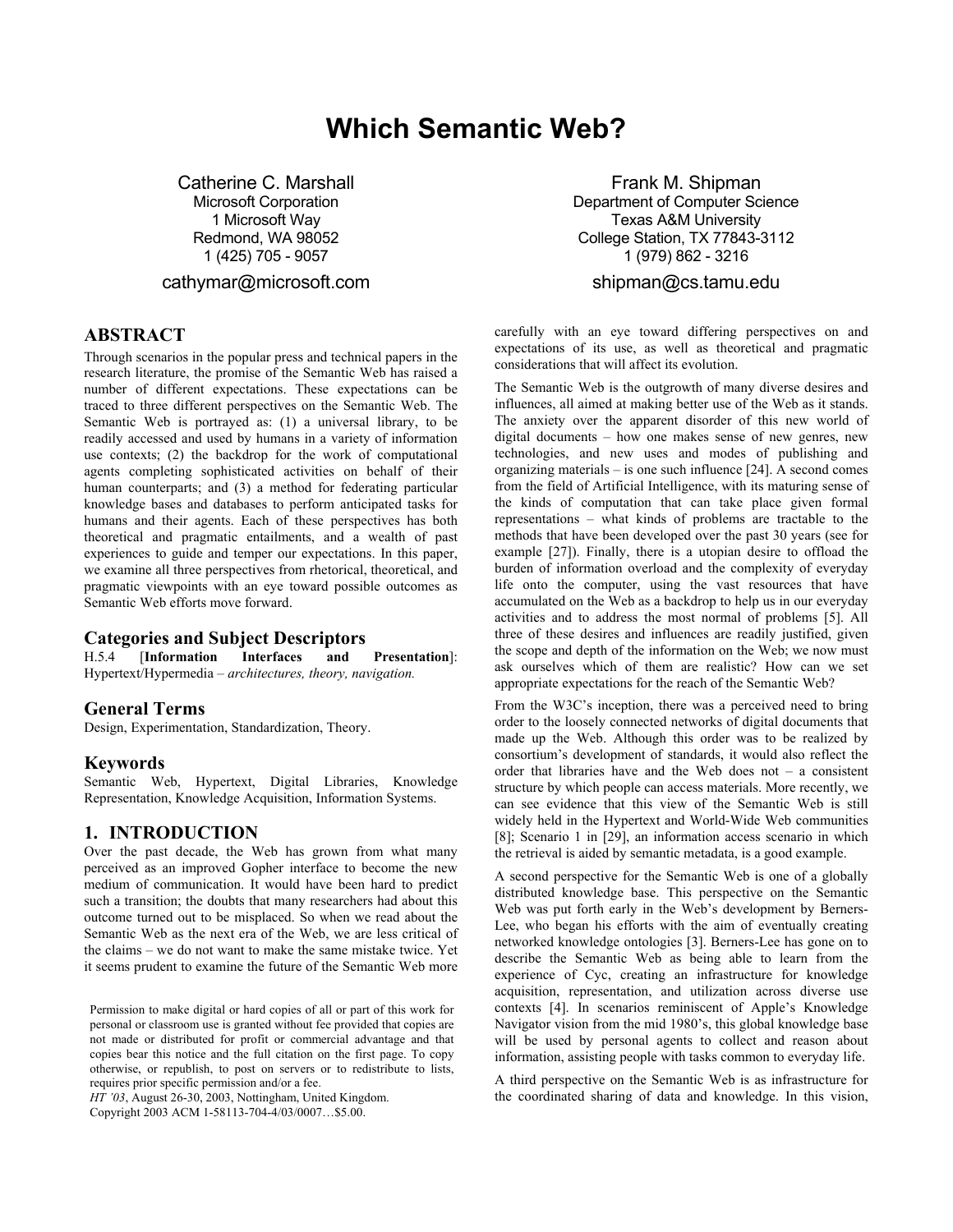developers create a distributed knowledge or data base for their particular domain-oriented applications. The representation language, the communication protocols, and the access control and authentication are handled by the Semantic Web. This perspective is similar to Bieber and Kacmar's efforts to add computation to hypertext [6], and Halasz's exhortation to this effect in his influential Seven Issues paper [17].

These three perspectives lead to very different expectations of what the Semantic Web will bring to the Web as we know it today. Some of these expectations consider only the technical feasibility and do not consider the social and cognitive implications of the approach, much like Xerox's 1970 vision of a paperless office [36]. Other expectations ignore the difficulty of scaling knowledge-based systems to reason across domains, like Apple's Knowledge Navigator, or are overly optimistic that common sense results from the representation of a sufficient body of domain-oriented knowledge.

The difficulty of knowledge acquisition, representation and reasoning has a long history of being underestimated by some of the field's most influential researchers, including Simon and Minsky:

"Machines will be capable, within twenty years, of doing any work that a man can do." [40]

"… within a generation the problem of creating 'artificial intelligence' will be substantially solved." [30]

This paper analyzes the feasibility of these three general perspectives on the Semantic Web and the expectations that stem from them. In the next section we describe the three perspectives in more detail and provide a framework for examining them. In so doing, we summarize the theoretical challenges of each. We revisit some of our earlier work on bringing formal representations to hypertext, and frame this work in the context of the Semantic Web as a way of anticipating some of its likely challenges. We conclude with a pragmatic look at of some of the obstacles the Semantic Web will encounter, discuss two existing Semantic Web applications, and examine some possible near-term outcomes.

#### **2. THREE PERSPECTIVES**

What is a Semantic Web and what can it do? These are the questions that people may have when they read the articles from the W3C or hear Semantic Web presentations at conferences, meetings, and workshops. High-level visions and scenarios dive quickly into implementation details and standards; it is difficult to sort out what is theoretically and practically possible. To begin the process of sorting out the promise and perils of the Semantic Web, we describe the three perspectives in more detail with examples of how these perspectives are portrayed in writings about the Semantic Web.

Figure 1 places the three perspectives within a space. On one axis, we can think of the representations used on the Web as moving from the particular – limited to the author's original motivation for publishing something on the Web – to the universal, useful in any context. On the other axis, we can consider who uses the representations, human users who are accessing the information directly, either as the result of a query or as the result of interacting with a Web application, or computational processes, which are either knitting together the information holdings of

specific known applications or which are weaving a silent tapestry of knowledge through the work of agents.



#### **Figure 1. A framework for the three perspectives on the Semantic Web**

We can readily put much of current Web use in the realm of the human and the particular. Naturally, the Library of Alexandria or Taming the Web vision that sees the Web's potential to form the ultimate digital library or information resource is further along the axis toward the universal although human use is still the main anticipated outcome. The Federated Data/Knowledge base dwells in the realm of machine processing of the particular and known; through this approach, specific bits of the existing Web are rendered interoperable. In the most distant region of the space lies the Semantic Web writ large, the view that holds it to be the resource of personal agents forming the backdrop for a latter-day Knowledge Navigator.

## **2.1 Taming the Web**

One of the early visions of the Semantic Web arose as a reaction to the disorder of the Web. The Web was and is not ordered in a categorization scheme and, until AltaVista and Google came along, seemed to be growing topsy-turvy to the point that the volume of data could not be accessed in an efficient manner. Metadata, cataloging, and schemas were seen as the answer.

With improved indexing and retrieval algorithms, this perspective is rarely discussed any more, although many researchers warn us that search engines are not apolitical [21]. However, human information needs are being met, and the Yahoo's handcataloging efforts are in danger of being put out of business by Google's extensive automated index. But remnants of this perspective persist in current writings about the Semantic Web.

"While XML is designed to describe the structure of a document, rather than its content, it is a key tool in two developments aimed at radically improving information retrieval, and in taming the web." [14]

The need for "taming" is no longer the focus of most Semantic Web efforts, although the requirements for current visions make assumptions about the cooperation of authors. Agreeing on a cataloging scheme for Semantic Web documents is a prerequisite for any sharing of semantic knowledge. URIs represent concepts and RDF expresses knowledge as URI triples in the form of (Noun Verb Object). URIs must be used consistently or else the semantics of the concepts will become ill-formed and open for interpretation.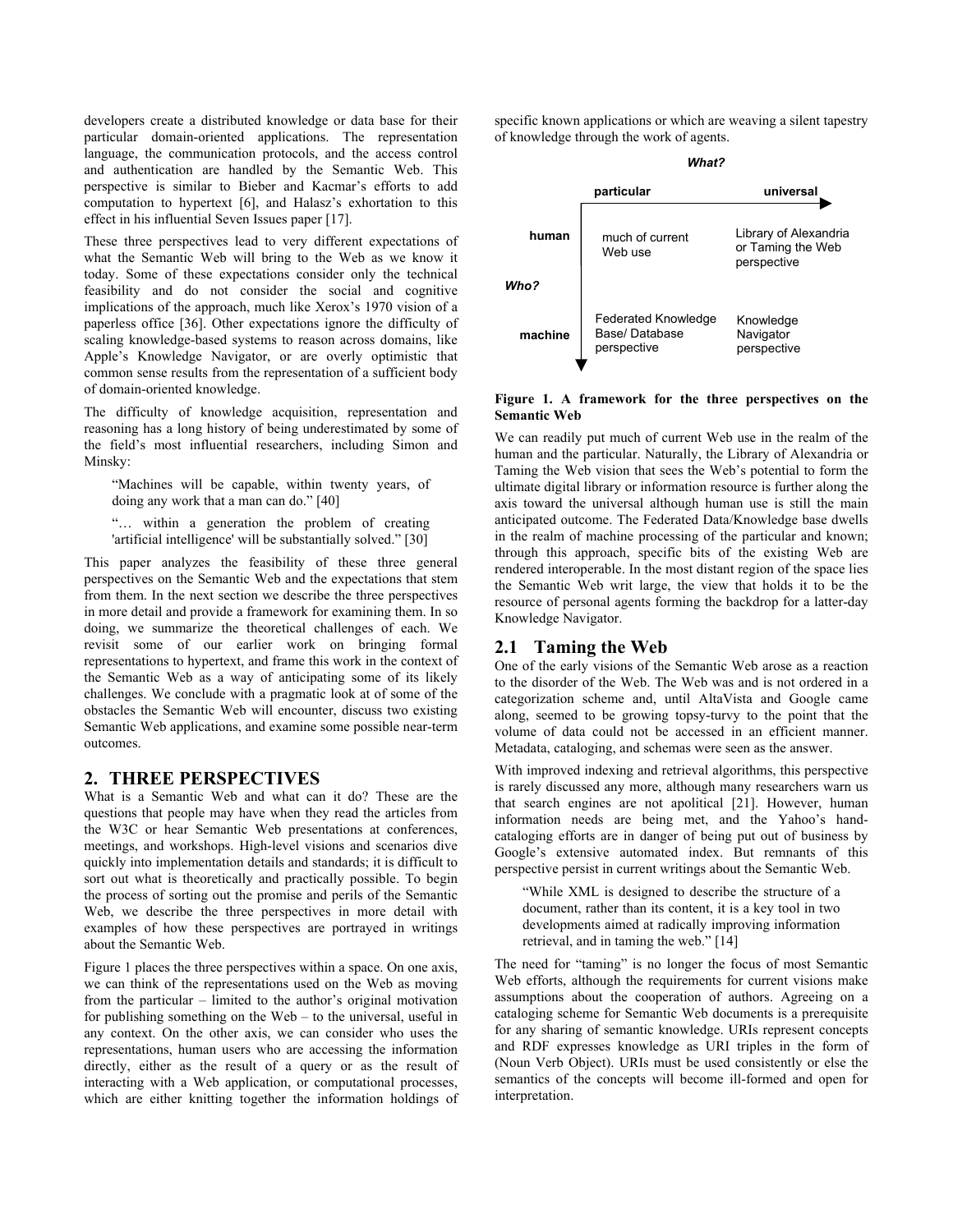"The Semantic Web is an extension of the current Web in which information is given well-defined meaning, better enabling computers and people to work in cooperation. It is based on the idea of having data on the Web defined and linked such that it can be used for more effective discovery, automation, integration, and reuse across various applications." [19]

As this quote indicates, the Semantic Web is now viewed as an extension to, rather than a more rigid representation for, the existing Web. This is fortuitous as, while economic reasons might cause businesses to use a prescriptive representation, other sources providing useful information are unlikely to be influenced by such a mechanism.

## **2.2 Knowledge Navigator**

In 1987, Apple Computer produced the Knowledge Navigator video in which a personal agent helps a professor deal with incoming messages and his schedule as well as correlating deforestation in South America with the reduction of rainfall in Africa [1]. Aside from the Knowledge Navigator's natural language interface, this view of a network of knowledge that can be used by personal agents is the primary perspective of many of the current writings about the Semantic Web.

"The Semantic Web will bring structure to the meaningful content of Web pages, creating an environment where software agents roaming from page to page can readily carry out sophisticated tasks for users." $[5]$ 

"Software agents can use this information to search, filter and prepare information in new and exciting ways to assist the web user." [19]

The view of a machine readable web to go alongside the existing human readable web seems straightforward enough. The difficulty lies in the content of that web. It is easy enough for computers to exchange data about computational abstractions such as filenames, sizes, usernames, passwords, etc. It is much harder for computers to exchange information about human-oriented concepts such as happiness and beauty. These examples are extremes of sorts – but consider the communication that occurs in an on-line book review. There is often a numerical rating that computers can easily share and reason about and there is a written review about why the numerical rating was what it was. Trying to get people to express such a book review in a computer representation will result in limiting what the reviewer can say and making a lot of assumptions about shared understandings.

Furthermore, well-represented concepts in one situation often do not apply to other situations. For example, eBay sellers are given a trust rating; this enables buyers to transfer funds with the confidence that the seller will ship them the item described online, and that it will more or less meet the buyer's expectations. Trust is accumulated over a number of transactions and seems to work reasonably well in the sprawling eBay virtual garage sale. Now take this quantitative, demonstrated notion of trust, associate it with an identity, and bring it into the Amazon Web site, where readers may contribute their own reviews of books. I may trust a known eBay seller to send me an authentic rare first edition as described on the seller's page, but would I trust the same eBay seller's review of the same book on Amazon? Perhaps we should specialize this notion of trust to "material trust" and "intellectual

trust." We can rely on our eBay seller to deliver the goods, but perhaps not taste or judgment. It is easy to see how general ontologies may spiral out of control, especially as new kinds of goods and services become available (I trust this person's taste, but not his annotations, for example).

What of data exchanges in the scientific community? Isn't the exchange of quantitative data and measurements more straightforward? As Star demonstrated in her work with the Worm Community [41], such exchanges prove to be similarly problematic, even without the difficulties that arise when crosslab sharing is initiated without understanding current work practice.

In general, the intertwined problems of knowledge acquisition, knowledge representation, and knowledge utilization have been the focus of artificial intelligence for close to 50 years. There are now many knowledge-based systems but these are domainoriented. Their acquisition processes, representations, and use are designed with an understanding of the problems that they will be used to solve. This problem/domain specialization avoids the problems of unending definitions and context and conflicting representations. Minsky [31] and Suchman [42] describe different problems related to representing relevant context. Minsky argues that a single formal representation cannot be used to define what people mean by "being a bird". His argument proceeds through a variety of definitions of bird with continual counter-examples of where the definition breaks down. In the end, he argues, it is not possible to arrive at such a representation for all circumstances. Suchman describes the problems of a knowledge-based system that lacks sufficient information about the context of use and argues that such gaps are inevitable as there is always a situation where more contextual information is relevant. These are problems with decontextualized knowledge representation. They have also been a continual challenge to attempts to create an encyclopedic knowledge base, e.g. Cyc [23].

In fact, questions about the similarity of the Semantic Web and Cyc have been raised by the W3C. In Berners-Lee's description of "What the Semantic Web can Represent", he says:

"… has this not been tried before with projects such as KIF and cyc? The answer is yes, it has, more or less, and such systems have been developed a long way." [4]

Learning from the experience of Cyc and the Knowledge Interchange Format (KIF) is important for this perspective of the Semantic Web to succeed even partially. The lesson is that context-free knowledge representation relies on domain orientation. Context-aware representations, developed with a specific task in mind, can bring together knowledge that crosses domains. This implies an explosion in the number of URIs for any given concept since different attributes will be important (and have different values) in different contexts. This is not a problem that can be solved by using a uniform knowledge editor, the Semantic Web equivalent to FrontPage. Reasoning in unanticipated ways across the Semantic Web would thus require resolving inconsistencies between different representations and produce highly heuristic results.

## **2.3 Federated Data/Knowledge Base**

The last perspective we are considering is that of a federated data/knowledge base. This is similar to the prior perspective except it assumes that the federated components are developed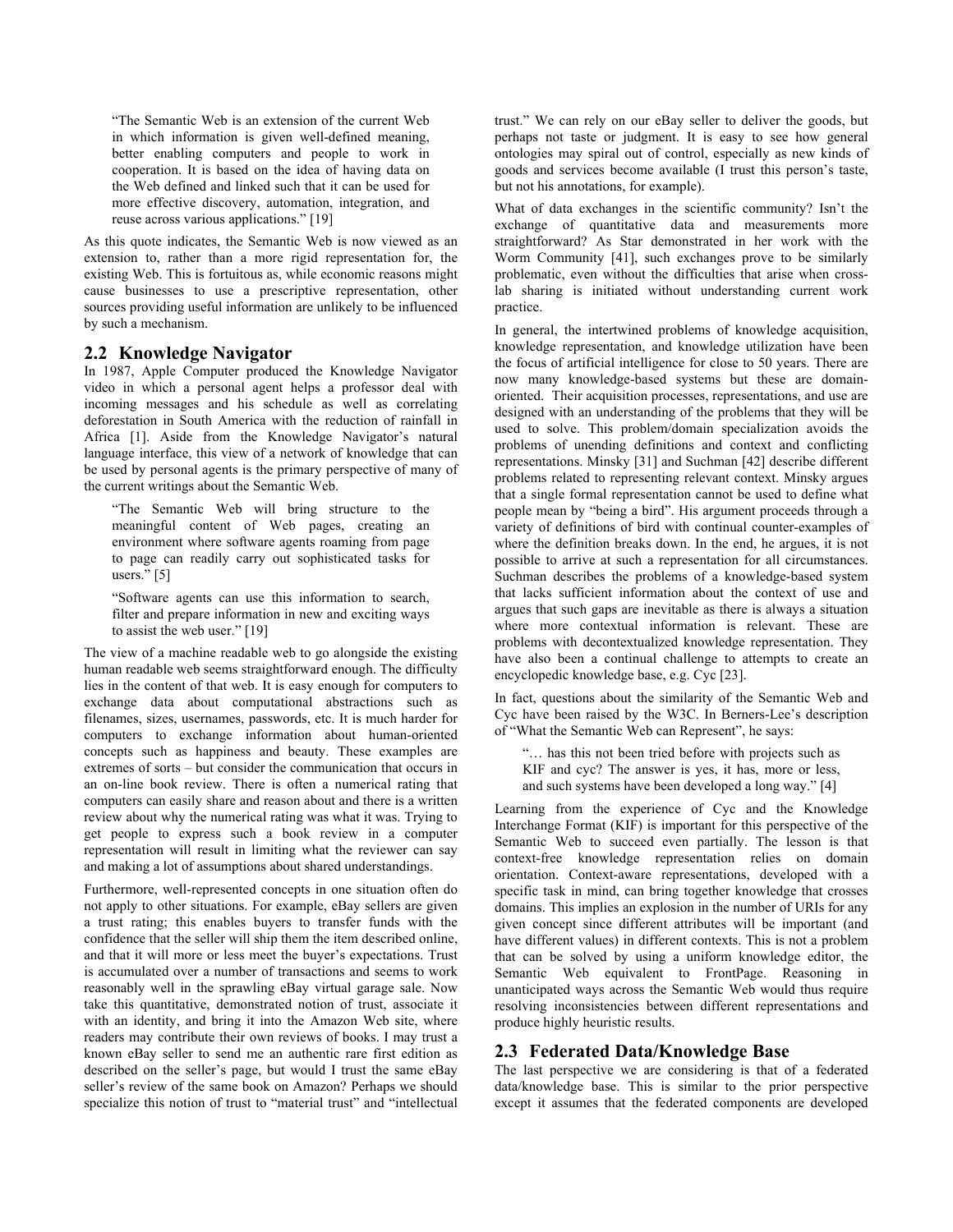with some knowledge of one another or at least with a shared anticipation of the type of applications that will use the data. Much of the existing Semantic Web infrastructure falls into this category – languages used for syntactically sharing data rather than having to write specialized converters for each pair of languages.

"Indeed, one of the driving forces for the Semantic web, has always been the expression, on the Web, of the vast amount of relational database information in a way that can be processed by machines." [4]

Note that to be successful this perspective requires at least an implicit negotiation about the exchange – what data is represented, and how it is made available by the institutions that are responsible for it.

Information in relational databases may be the primary type of data on the Semantic Web. The following quote from Berners-Lee indicates that he expects simple concepts to be the focus of Semantic Web. This perspective is more likely to succeed than the others since companies will find the reduced costs of maintaining and retrofitting databases to be worth any additional up-front cost.

"… a large majority of the information we want to express is along the lines of 'a hex-head bolt is a type of machine bolt,' ..." [5]

The tendency to extrapolate from the solvable problem of federating existing knowledge bases or databases to viewing every computing-using entity as a potential knowledge source may be somewhat problematic:

"The Semantic Web will provide an infrastructure that enables not just web pages, but databases, services, programs, sensors, personal devices, and even household appliances to both consume and produce data on the web." $\left[19\right]$ 

As long as it is clear what information the microwave needs and what useful information it can provide, the interchange representations defined by the W3C are as good or better than others due to the greater likelihood of buy in by a critical mass of companies and software developers. Still, the social processes required for successfully sharing data cannot be avoided [18].

## **3. FORMAL KNOWLEDGE REPRESENTATION CONSIDERED HARMFUL?**

Knowledge-based approaches are feasible only if the knowledge can be acquired in a useful format. The Semantic Web provides representation languages that can be used to share that knowledge once it is captured. But when is it possible to acquire formal representations of knowledge and when may these knowledge representations be used? To answer these questions we will first discuss more general, theoretical problems with the use of formal representations and then discuss more pragmatic problems that are found in the context of the Semantic Web.

In our previous article "Formality Considered Harmful" we described the central problems of formal representations to be cognitive overhead, tacit knowledge, premature structure, and situation-specific representations [38]. Much of this discussion was centered on the use of semi-formal representations such as argumentation and schema-based hypertext. In this section we

review and update this discussion to better match the questions posed by the context of the Semantic Web.

## **3.1 Additional Overhead**

There are a variety of types of overhead that are created by using a more formal representation as opposed to a less formal representation. These include learning the representation and making decisions about how to represent knowledge. This additional effort comes with associated costs in time and expense. Usually the answer to whether this overhead is worthwhile comes from a careful analysis of who bears the overhead – for certainly anything worthwhile is going to entail a certain amount of overhead – and who derives the benefit (see, for example, Grudin's discussion of why groupware applications fail for this reason  $[16]$ ).

"… sometimes it is less than evident why one should bother to map an application in RDF. The answer is that we expect this data, while limited and simple within an application, to be combined, later, with data from other applications into a Web." [3]

To encode any knowledge in a formal representation requires the author of that knowledge to learn the representation's syntax and semantics. While learning the basics of HTML is relatively straightforward, learning a knowledge representation language or tool requires the author to learn about the representation's methods of abstraction and their effect on reasoning. For example, understanding the class-instance relationship, or the superclasssubclass relationship, is more than understanding that one concept is a "type of" another concept. The representation implies attributes of one object are also part of another object and that changes to an object's attributes will potentially impact other objects. These abstractions are taught to computer scientists generally and knowledge engineers specifically but do not match the similar natural language meaning of being a "type of" something. Effective use of such a formal representation requires the author to become a skilled knowledge engineer in addition to any other skills required by the domain. Peper and colleagues found that moving from a knowledge-based system to a hypertext reduced costs of maintenance [33]. Good user interface design can mitigate learning the representation's syntax but cannot remove the requirement of learning the representation's semantics.

Once one has learned a formal representation language, it is still often much more effort to express ideas in that representation than in a less formal representation like natural language. One must decide how to subdivide ideas and entities, locate the appropriate concept if it already exists or create it if it does not, name it, and attach it to other concepts, such as attaching attributes or relations to other concepts. Indeed, this is a form of programming based on the declaration of semantic data and requires an understanding of how reasoning algorithms will interpret the authored structures. This effort may be reduced through tools for authoring Semantic Web knowledge representations but these applications will need to be specialized for a context or domain. These systems, much like the high-level programming languages described by Brooks [7], "free a program from much of its accidental complexity" but not the natural complexity of the problem domain.

The added overhead of authoring content for the Semantic Web need not solve the entire formalization problem. Formal representations are already in use for many tasks. Databases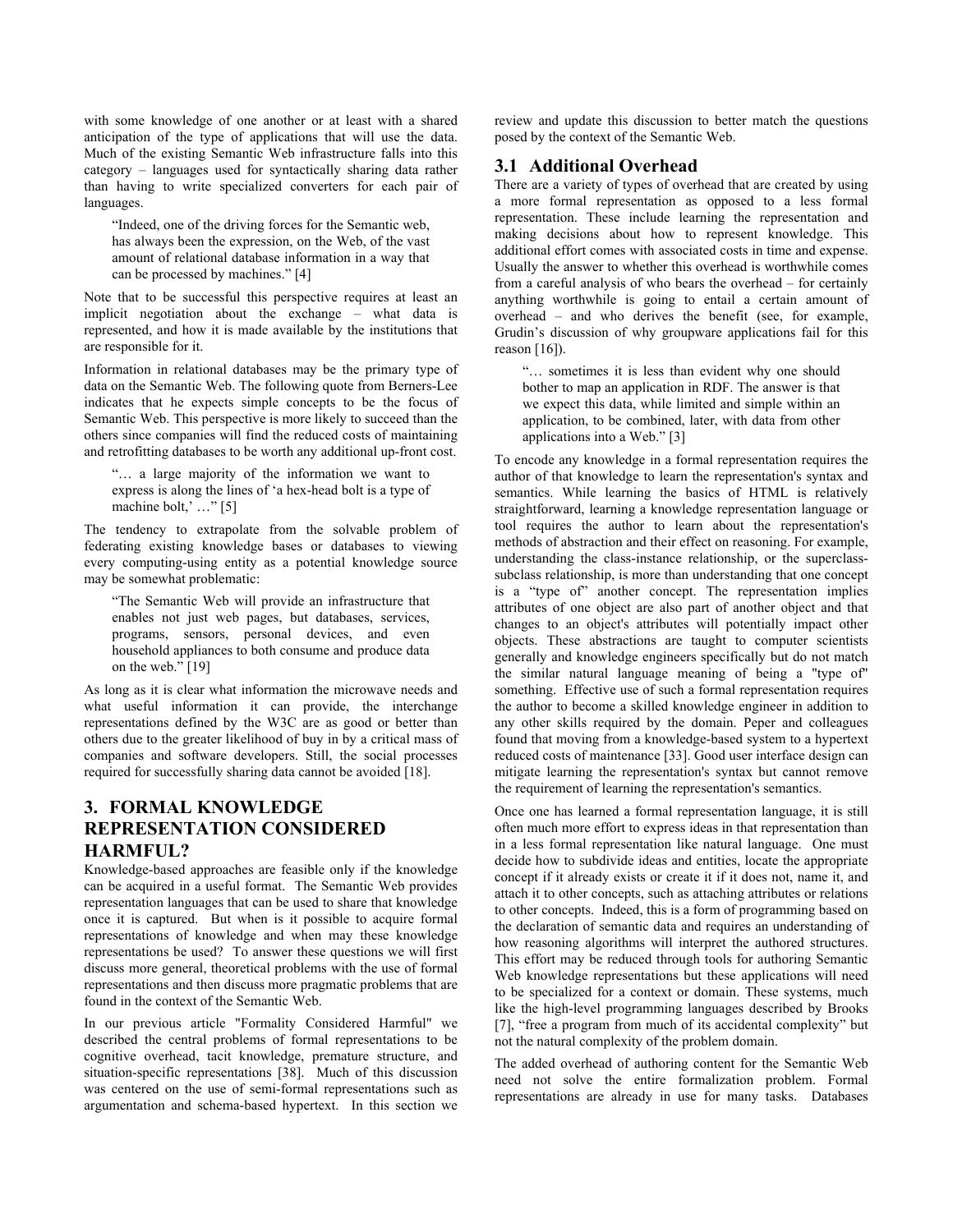include inventories of parts, accounting software represents accounts payable and receivable, design software represents circuits, VLSI designs, and CAD diagrams. The Semantic Web – as conceived from a federated knowledge/data base perspective – will make it easier to interconnect these already formal representations.

## **3.2 Tacit and Evolving Knowledge**

A second problem for working with formal knowledge representations is knowing what to express. People use knowledge that they are not aware of, e.g. tacit knowledge [34]. Requiring this tacit knowledge to become conscious knowledge so it can be represented will, at best, increase the overhead we describe above. But the problem may be worse as it may not be possible for people to express particular concepts.

Formal representations are rigid -- things either are expressed or they are not. This does not match natural communication. This is particularly true with emerging or evolving concepts. When people are working on a problem, their understanding of that problem evolves as they work to solve the problem [11]. Representations created early during such an effort may have to be revised many times during problem solution. Sometimes such knowledge evolution is relatively straightforward, such as the revision of attributes or relations. But often there is a need to revise a whole set of concepts and their interrelations by revising the abstract concept hierarchy. Consider the addition of the microwave oven to the class of ovens in the 1970s. A microwave oven serves the same purpose (to heat things), but uses such different methods that the concept hierarchy for ovens will most likely have to change, resulting in the creation of additional abstract classes to express these similarities and differences [10]. End-user modifiability methods support non-knowledge engineers in activities such as the placement of new objects in an existing ontology [15]. These techniques have met with limited success in practice, perhaps because they too can only reduce accidental complexity for their user.

The W3C understands that the evolution of knowledge representations is a requirement although they are more concerned with issues of knowledge transfer and maintenance that are discussed in more detail in the next section.

"A requirement of namespaces work for evolvability is that one must, with knowledge of common RDF at some level, be able to follow rules for converting a document in one RDF schema into another one (which presumably one has an inate [sic] understanding of how to process)." [3]

The problem of tacit and evolving knowledge will impact the expression of individual users more than the description of commercial content. For this reason the Semantic Web will find it easier to support access to content about products and services than more abstract materials.

## **3.3 Situated Nature of Knowledge**

Knowing what to express and what to leave unsaid is one of the great arts of common sense. Rather than enumerating all the facts about an object or topic, we decide which are important to our current context. Similarly, knowledge representations also must decide on bounds of activity. Experience indicates that the more focused the domain or problem of application, the better the knowledge-based approach is likely to work.

Rosch's study of natural categorization shows that people give different names (and attributes) to the same objects in different contexts [35]. At home or the office we may call what we sit on a "chair". In a furniture store we might call it an "office chair". In an office supply store, we might call it by its brand name (Aeron) or mention attributes of the chair (ergonomic). While this is easily represented as a hierarchy of concepts ranging from general ("chair") to more specific (model number and attributes), the characteristics we emphasize will depend on who we are talking to and what we are talking about.

Knowledge representation is similarly problem dependent. In the examples from Minsky and Suchman that we referred to earlier, the attributes for an object and the context are not enumerable. Merging representations developed by people in similar or different contexts will require a lot of understanding and reasoning about the contexts of use. Consistency may require many representations for same concept and lack any way of knowing for which contexts they are similar enough or how to convert between them without human intervention.

"Where for example a library of congress schema talks of an 'author', and a British Library talks of a 'creator', a small bit of RDF would be able to say that for any person x and any resource y, if x is the (LoC) author of y, then x is the (BL) creator of y." [3]

This is an example of such a conversion. In this case, we assume that the British Library definition of "creator" is a superset of the Library of Congress definition of "author". After all, painters, sculptors, and even programmers are creators. But even this definition can get murky. When a well-known photographer takes a picture of a famous building, is the photographer or the architect the creator? Creation is an abstract concept that will require agreement among parties if consistency is to be maintained. Within a limited context, such as libraries containing written materials, such agreement may be possible.

## **4. PRAGMATIC ISSUES**

Naturally the Semantic Web raises pragmatic issues as well as theoretical ones. To identify and explore these issues, we can approach them from three different angles: (1) the Semantic Web's viability in the growing arena of metadata initiatives, standards, and practices; (2) the Semantic Web's reliance on the informed adoption of emerging mark-up standards; and (3) the Semantic Web's strategic efficacy and utility, given competitors such as Google and its ilk, which may work well enough to transform the web into a universal information resource, and Amazon and its kin, which may be sufficiently effective in roles as commercial middlemen and transaction mediators.

Each of these three angles will shed light on different aspects of the Semantic Web – how it will be built and who will bear the cost, whether existing mark-up practices support assumptions about the Semantic Web's widespread adoption, and what the Semantic Web's de facto competitors are likely to be. We see these three perspectives as pragmatic since we can use the considerable body of experience with today's Web as a crystal ball to foresee the shape of the emergence and trajectory of the Semantic Web.

In each of these discussions, we take as our foil the universal perspective on the Semantic Web rather than the particular. It is interesting to note that many of these pragmatic issues may be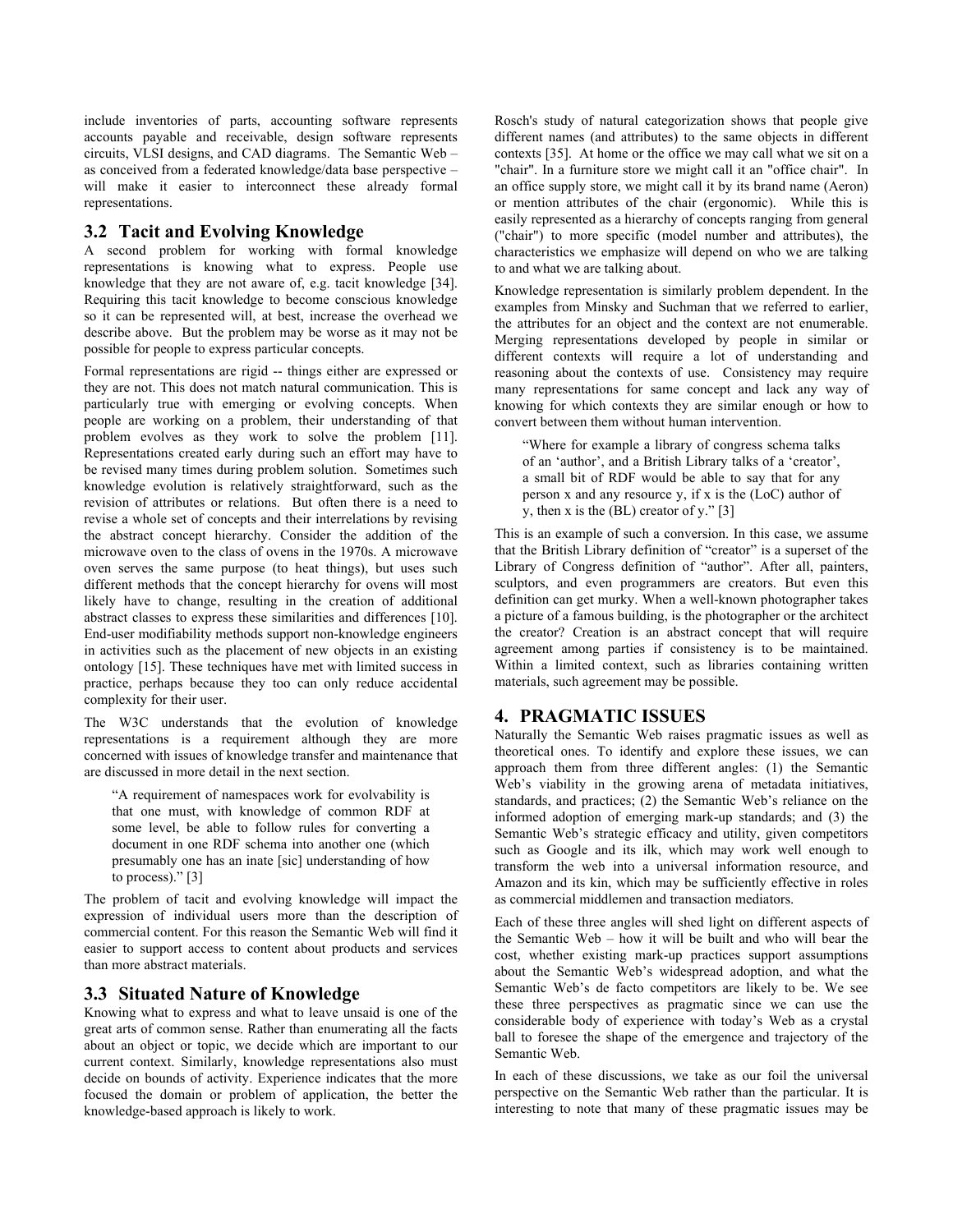addressed by taking an intelligent systems perspective that limits and focuses the approach on particular resources and specific requirements for interoperability.

## **4.1 Looking at the Semantic Web as Metadata**

From the perspective of a librarian, cataloger, publisher, or content provider, the Semantic Web is a metadata initiative; at the heart of the Semantic Web is the assumption that adding formal metadata that describes a Web resource's content and the meaning of its links is going to substantially change the nature of the way computers and people find material and use it. Because there are a variety of metadata efforts underway – that is, the Semantic Web is a metadata initiative among many  $-$  it is important to evaluate the Semantic Web in this context. There are three aspects of Web metadata to consider: (1) community; (2) cost; and (3) authority or trust. Although these three aspects are intertwined, they may be pulled apart for the purpose of discussion.

#### *4.1.1 Metadata and Community*

Metadata is not simply a description of the information contained in a work or web page; the choice of a metadata scheme also signifies community membership. Every aspect of metadata – from how it is obtained and verified to the expectations of how it will be used by humans or computer systems – stems from the practices of a particular community. What metadata is necessary? Who creates it? Does it ever come from the people who use the information resource, possibly guided by a tool? Or must it arise from a professional cataloger? May it be created by automatic analysis? What are the sources of authority for metadata values? Is it sufficiently uniform to warrant federation across different organizations? It is easy to see that these are questions that rely on community membership.

For example, the adoption of online library catalogs has resulted in a standardized metadata schema, MARC (Machine Readable Cataloging format). As is the case with other metadata formats, MARC promotes cross-institutional standardization and search interoperability. It reflects and propagates the cataloging practices of a community. Not only that, but the community's coding practices for setting metadata values are well documented; in the United States, catalogers typically adhere to the rules specified by the AACR (the Anglo-American Cataloging Rules) and agreed upon methods of authority control. Records for commonly held books and information resources may be obtained from an external concern (OCLC) and – by using standards like Z39.50 – searches may cross organizational boundaries and different online catalogs (OPACs). Dublin Core, an effort to standardize metadata for Web resources is a similar kind of initiative, but it is slow to make visible progress, due in part to some of the arguments we have put forth here.

It is also important to consider the underpinnings of a community's metadata coding practices. Again, using our library example, good librarianship demands minimal interpretation of the work to arrive at the appropriate metadata values, so the cataloging is consistent across institutions. Of course, some amount of interpretation is unavoidable, and catalogers will readily admit that no set of cataloging rules is ever fully prescriptive. There is always an occasion for human judgment. But it currently appears that the Semantic Web will rely extensively on human interpretation and judgment to bring metadata values into conformance with the ontology, and in fact, to derive and extend the ontology in the first place.

## *4.1.2 Metadata Cost*

To complicate matters further, each of the many competing metadata standards and initiatives has an associated cost. Will any community actually have the financial wherewithal to conform to a jumble of multiple standards? For example, the National Science Digital Library efforts in the United States use metadata as a means of federating distributed resources; metadata from individual collections is automatically harvested and brought together in a centralized resource that uses OAI (Open Archives Initiative), an XML-based metadata schema [22]. Will the collection developers – some of them instructors with little extra time and resources to devote to cataloging – code more than one kind of metadata? At the current time this looks doubtful. Some of the most valuable and authoritative resources on the Web will need to adhere to community standards and will not be able to bear the cost of generality.

One argument for the Semantic Web is that the cost will be borne by many; each collection developer and content creator will play his or her part in tagging the Semantic Web. Yet professional catalogers have long noted that this is a problematic approach to reducing cost [26]. Users tend to catalog information resources with an implicit (and often inconsistent) sense of how they themselves intend to use the resource. They are neither trained to apply authority control, nor do they have a larger sense of the institutional purpose of a given resource.

In some cases, the cost of using multiple mark-up or metadata standards has been reduced by using translation scripts and rules. For example, the University of Virginia's Electronic Text Center prepares an initial version of electronic texts and e-books using TEI (Text Encoding Initiative) tags, since TEI is a community standard for humanities scholars. They then convert this version to other popular formats (e.g. HTML or Open E-book) through an evolving set of scripts [13]. Will this strategy work for the Semantic Web? Seemingly not, since the Semantic Web is in many ways orthogonal to other metadata standards that mainly address functional parts of a Web document. Furthermore, tagging links with semantics has proven to be notoriously difficult in the past (see for example, the evolutionary path from NoteCards to Aquanet to VIKI [25]); while we might think that semantic links are possible and desirable, they are certain to be costly to code and verify.

## *4.1.3 Metadata Authority and Trust*

Earlier in this section, we claimed that a sense of community gives metadata initiatives context (how and when the metadata will be used) and sets expectations for the trustworthiness of the metadata (its degree of accuracy and consistency, and whether a searcher feels confident that the results reflect a desired balance of precision and recall). One set of perspectives on the Semantic Web is that it is universal, in which case it would not rely on a similar sense of community. Rather, it would extend across communities, and gain its power from its ubiquity and its ability to transcend particular applications and specialized uses. From this perspective, the Semantic Web's strong emphasis on representational expressiveness, extensibility, and flexibility places no limitations on who might be creating Semantic Web metadata and why. Establishing trust – that the metadata is a good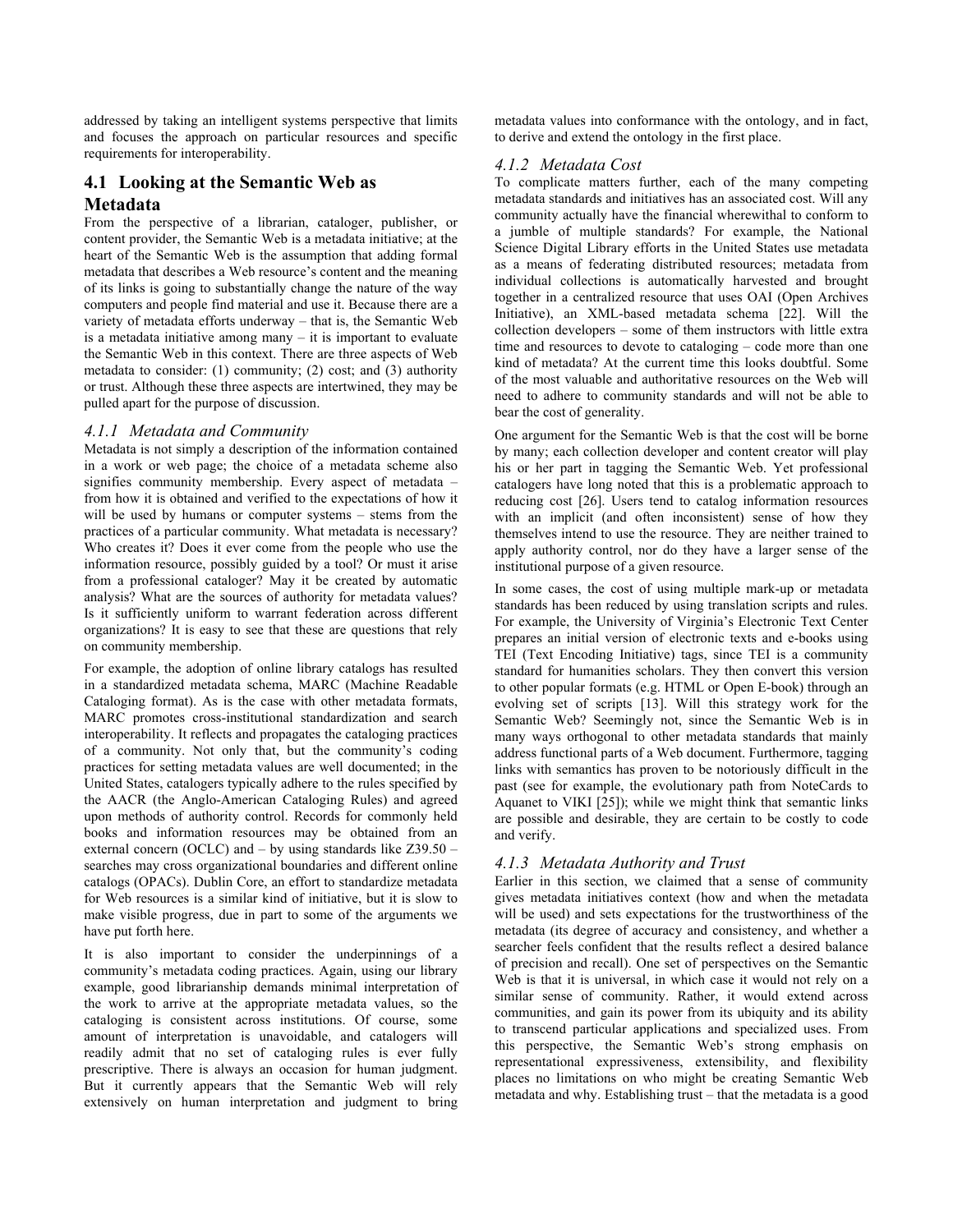and consistent representation of content for the use to which it is put – will be a challenge.

On the other hand, if we move toward the less general Federated Knowledge/Data Base perspective on the Semantic Web which emphasizes its strength in bridging between particular resources with a well-defined purpose in mind, authority and trust become less of an issue. In this case, visible evidence of reliable performance over time may ameliorate any trust issues associated with intelligent systems behavior, but they are certain to be there in early phases of use.

#### **4.2 Looking at the Semantic Web as Mark-up**

The Semantic Web is a mark-up based solution for adding semantically meaningful metadata to the Web; at its core, we find XML and RDF, both embedded mark-up representations of a Web document's content. Thus looking at HTML in action may help us predict the outcome of semantic mark-up.

Was HTML a success? At first glance, this seems like an absurd question. Of course HTML was a success – every Web page uses it; it has created the demand for special-purpose editors such as Macromedia's Dreamweaver or Microsoft's FrontPage; and most common text editors such as Microsoft Word will produce it as a format for publishing documents. How can it be considered anything less than a success?

Indeed, from the standpoint of ubiquity of adoption and familiarity, HTML has been an unparalleled success. It is simple and robust; many writers learned how to mark up documents in HTML to good end. But it is also important to understand why it worked. When HTML was introduced, the expectation was that it would be used as a simple language for expressing the functional structure of a document, much more approachable and readily applied than its sophisticated predecessors like SGML. Thus it emphasized simple document elements such as titles, headers, paragraphs, and unordered lists, and did not require authors to define the Document Type Definitions (DTDs) that would correspond to the many document genres its designers expected to see on the Web. Document appearance was originally left to the browser. In short, HTML was the great egalitarian mark-up language.

What happened? Although the very early Web documents followed the spirit of HTML, authors quickly began to care what their documents looked like to readers and to make the Web page genre immediately apparent to readers [12][37]. They wanted margins, so they went through all manner of trickery to indent text an inch from the edge of the browser window (using, for example, the infamous blank images), and eventually settled on more complicated ways of achieving this effect as HTML began to include additional functional elements like tables. In short, inspection showed that few Web pages actually used HTML as functional mark-up. <H2> tags appeared without <H1>s for example. Eventually, Web designers resorted to manipulating the fonts directly: why specify an unpredictable <H1> if all you really want is a text string that's Times Roman 14 point bold? Designers worked to get the appearance they wanted, rather than trying to represent the invisible abstraction of a document's functional structure.

Did Web design software make the situation better? Indeed not. The HTML that these editors produced often ends up with little functional meaning. The simplicity of the original HTML design

is hidden by complicated paragraph-by-paragraph markup. A "view source" on professionally designed commercial Web pages reveals a vertiginous tangle of tags aimed solely at producing the desired visual effect and the placement of advertising. A "View Source" on any authoritative newspaper site (see for example www.nytimes.com) confirms this emphasis on good visual layout and consistent appearance. Although the adoption of XML and CSS stylesheets may have some effect on this practice, it is doubtful that the new standards will be adopted in a manner that goes beyond or conflicts with the look and "branding" of this kind of resource.

The question now is, will the Semantic Web and the editors designed for producing Semantic Web mark-up transcend this problem? In some cases, we expect that the mark-up will reflect a profound commitment to the Semantic Web and its principles. But in others, we must expect the analogous result to occur: Semantic Web mark-up will be good enough to solve the immediate problem or produce the desired behavior in a limited range of high payoff situations.

## **4.3 Looking at the Semantic Web as its own "Killer App"**

According to its proponents, the Semantic Web will fundamentally change the way we interact with the Web; "the Semantic Web is the killer app" [5]. Many of the activities in the scenarios used to illustrate the power of the Semantic Web are accomplished today with some degree of success using Google, individual Web applications or services, or by bypassing the computer altogether. Let's examine one of the scenarios used in the Scientific American article (see Figure 2).

The entertainment system was belting out the Beatles' "We Can Work It Out" when the phone rang. When Pete answered, his phone turned the sound down by sending a message to all the other *local* devices that had a *volume control*. His sister, Lucy, was on the line from the doctor's office: "Mom needs to see a specialist and then has to have a series of physical therapy sessions. Biweekly or something. I'm going to have my agent set up the appointments." Pete immediately agreed to share the chauffeuring.

At the doctor's office, Lucy instructed her Semantic Web agent through her handheld Web browser. The agent promptly retrieved information about Mom's *prescribed treatment* from the doctor's agent, looked up several lists of *providers*, and checked for the ones *in-plan* for Mom's insurance within a *20-mile radius* of her *home* and with a *rating* of *excellent* or *very good* on trusted rating services. It then began trying to find a match between available *appointment times* (supplied by the agents of individual providers through their Web sites) and Pete's and Lucy's busy schedules. (The emphasized keywords indicate terms whose semantics, or meaning, were defined for the agent through the Semantic Web.)

In a few minutes the agent presented them with a plan. Pete didn't like it—University Hospital was all the way across town from Mom's place, and he'd be driving back in the middle of rush hour. He set his own agent to redo the search with stricter preferences about *location* and *time*. Lucy's agent, having *complete trust* in Pete's agent in the context of the present task, automatically assisted by supplying access certificates and shortcuts to the data it had already sorted through.

Almost instantly the new plan was presented: a much closer clinic and earlier times—but there were two warning notes. First, Pete would have to reschedule a couple of his *less important* appointments. He checked what they were—not a problem. The other was something about the insurance company's list failing to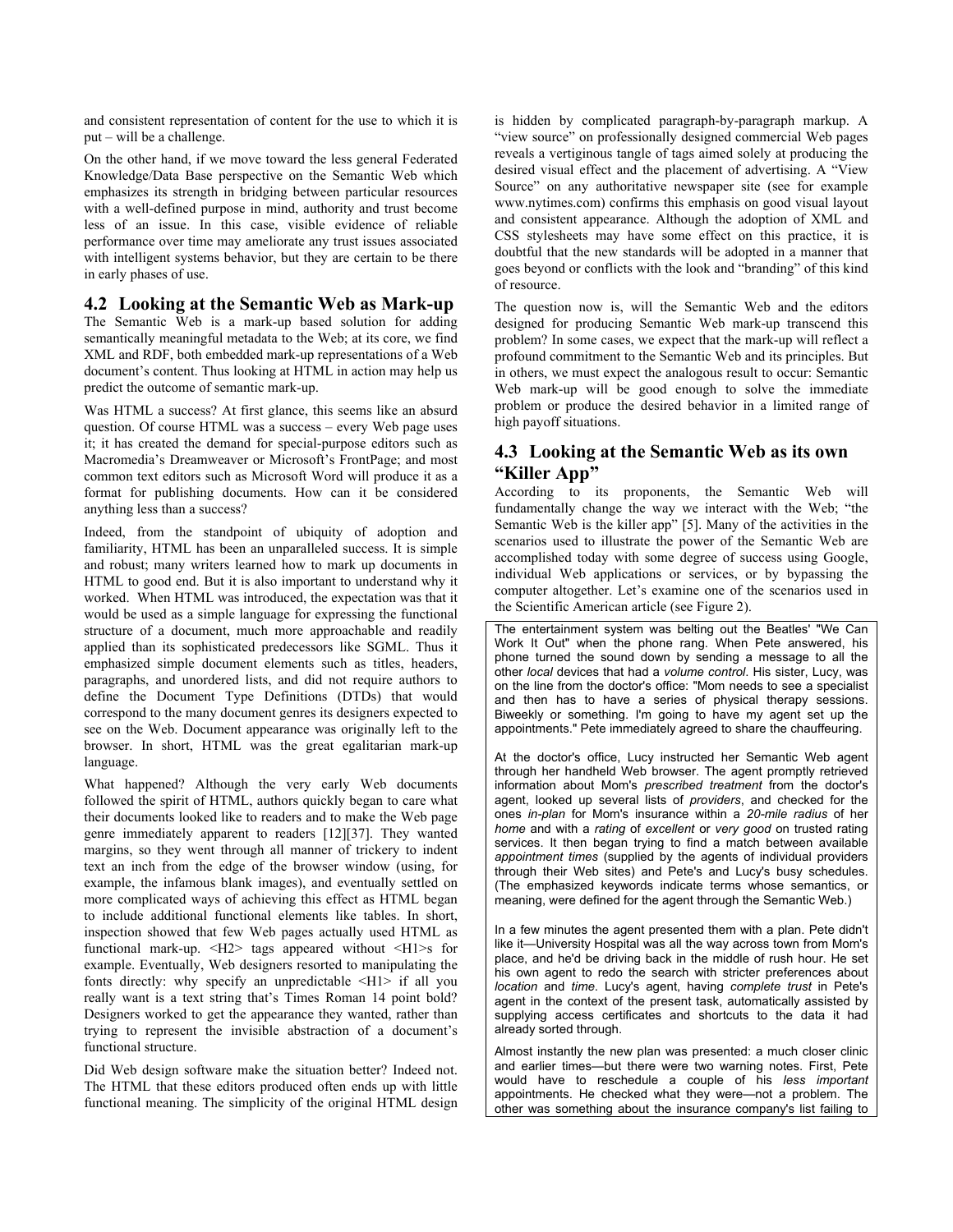include this provider under *physical therapists*: "Service type and insurance plan status securely verified by other means," the agent reassured him. "(Details?)"

## **Figure 2. A Semantic Web scenario quoted from [5]**

In the scenario, Lucy's agent looks for a specialist while she is at the doctor's office arranging an unspecified treatment for her mother. Why wouldn't Lucy simply ask the doctor for a referral, then call the recommended specialist to find out whether the specialist is on Mom's insurance plan? It's possible that such a conversation might even change the insurance status of the specialist – the insurance situation in the United States is so complicated that many doctors now rely on their patients to guide them into joining a particular preferred provider organization. But let's suspend disbelief momentarily and find an alternative nonmediated way to find the specialist. First, it's likely that they'll be doing additional research on Mom's condition anyway rather than relying on whatever information the doctor has assembled, since it is now common for people – both clinicians and patients – to look up medical information online [20]. It is also likely that they'll simply use the online version of Mom's provider directory to decide which specialist to use; note that the search requires exactly the same information that Pete and Lucy are giving to the agent. A particular solution of the federated database/knowledge base type is more likely to work here, one that puts together patient-understandable knowledge of Mom's condition with map locations and specialist names.

The idea that Pete and Lucy will actually represent all the nuances of their busy schedules is unlikely; even they themselves are not apt to be able (or willing) to articulate the relative importance of various events scheduled on their calendars [32]. Sharing calendars outside of one's immediate social circle (i.e. having patients or patients' agents schedule their own appointments) is even more problematic [32]. It is also unlikely that Pete will keep his Web-controlled agent in sync with his acoustic desires; if he's of a mind to have his answering machine pick up the call, he's unlikely to want his stereo turned down. It is difficult to keep detailed preferences in line with moment-to-moment needs.

In general, what we've seen on the Web is a tension between the ability of content and service providers to create high-quality metadata that anticipates user needs and the ability of users themselves to represent their needs to construct good queries that do not rely on extra metadata. This tension can be caricatured as the difference between Yahoo's approach, which relies on human cataloging skills, and Google's approach, which relies on clever automated processing and the user's ability to articulate his or her information needs within a helpful interface.

The Semantic Web is closer to Yahoo's approach. In situations in which user needs are known and distributed information resources are well described, this approach can be highly effective; in situations that are not foreseen and that bring together an unanticipated array of information resources, the Google approach is more robust. Furthermore, the Semantic Web relies on inference chains that are more brittle; a missing element of the chain results in a failure to perform the desired action, while the human can supply missing pieces in a more Google-like approach. Although the information retrieval research literature readily acknowledges that it is difficult for people to construct good queries, it easier for them to converge on an acceptable answer

through reformulation – even naïve reformulation – than it is to get the knowledge representation that the Semantic Web relies on to work right in all situations. Google takes advantage of the intrinsic properties of Web pages (including social evaluation through linking, file format, topical categorization, and URL structure) rather than relying on the availability of extrinsic metadata and complicated constructed ontologies; in many cases, this strategy addresses many of the same issues associated with using the Web as a universal library.

Do pragmatic considerations always work against the Semantic Web? No, but scenarios of the complexity of Figure 2's Knowledge Navigator-like approach to interacting with people and things in the world seem unlikely. Similarly, the "taming the Web" approach violates what we know about the costs and problems with metadata creation. On the other hand, cost-benefit tradeoffs can work in favor of specially-created Semantic Web metadata directed at weaving together sensible well-structured domain-specific information resources; close attention to user/customer needs will drive these federations if they are to be successful.

## **5. DISCUSSION OF EXISTING SEMANTIC WEB APPLICATIONS**

In Section 4.3, we analyze some pragmatic difficulties implicit in a scenario written from the futuristic Knowledge Navigator perspective. Current work on the Semantic Web also includes work more typical of the Taming the Web perspective [39] and applications that are good illustrations of the Federated Knowledge Base/Database perspective [2]. To explore how the issues we introduced earlier in this paper manifest themselves in current applications, we will discuss briefly two examples: semantic relationships between scholarly documents, and mappings between classification schemes in e-commerce.

The first application, Buckingham-Shum and colleague's ScholOnto [39], uses Semantic Web representations to enhance the existing scholarly practice of citing related work by explicitly identifying relationships of the paper to other papers and physical or conceptual entities. The example from this application shows a hypertext researcher specifying these relationships for the Dexter Hypertext Reference Model. The benefit of such specification is in aiding later researchers to uncover what motivated this work and its impact.

The expression of inter-document/object relations within the hypertext community raises a number of the issues previously identified. First, who enters this information? The motivation for expressing these relationships is unclear even in the case of academics, a community picked by the authors for being more likely to express such relations. Second, how is the content entered deemed trustworthy by other members of the community? If a person searching the knowledge space must analyze the validity of each relationship, then automatic citation analysis by tools like CiteSeer, which show the textual context of a citation, provide similar results without the knowledge acquisition cost.

The second example illustrates a method for solving a canonical B2B problem, integrating and reconciling suppliers' catalogs whose contents have been self-described using two different current e-commerce standards, the American standard (UNSCSP) and the European standard ( $ECL(\hat{a})$ SS). The solution involves a semi-automated method for performing the mapping using a tool,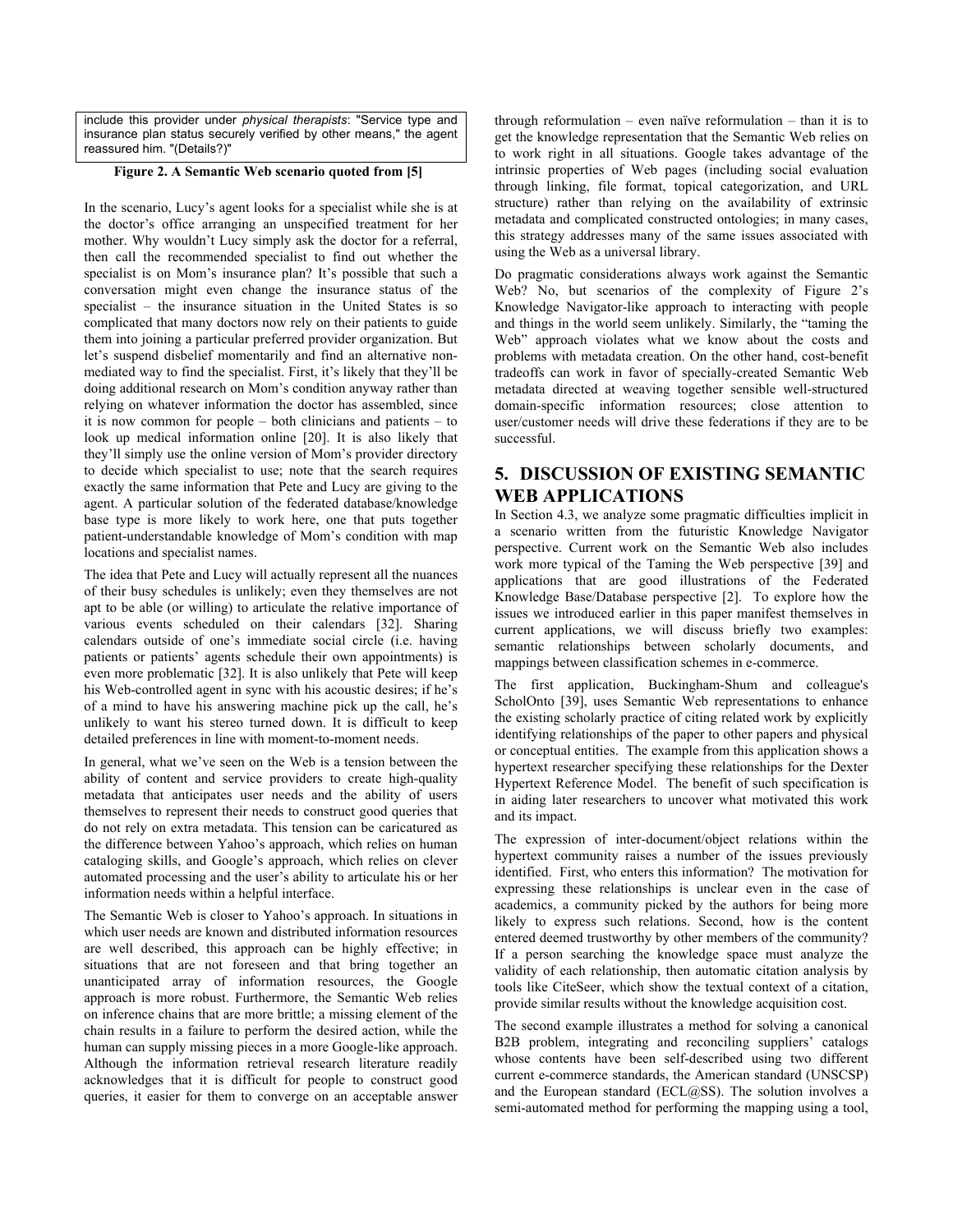SI-Designer [2]. This example serves as a good illustration of the kind of application the Semantic Web is designed to address in the near term, federating existing, in-use databases. These databases are likely to be accessible today through individual Web applications.

Certainly, with sufficient human intervention, this solution is apt to work and addresses many of our pragmatic issues of metadata community, cost, and authority. However there is no magic, and certainly the theoretical issues associated with federating enormous product catalogs and mapping among different ecommerce standards is going to be a laborious process on the part of the human counterparts of the electronic middlemen even given some amount of automation. For example, in the authors' scenario, it is not clear whether thesauri and other knowledge sources employed in the mapping will need to be extended to contain the common sense knowledge about the differences between American letter-sized paper and European A4 paper. Nor do abstract consumer expectations of toilet paper translate well across international boundaries. The devil here is indeed in the situated details, and these details add up.

What these examples show is that even in what appear to be specialized applications of semantic web representations there is substantial room for the same types of problems found in the more domain-independent scenario described in Figure 2.

## **6. CONCLUSIONS**

What should we expect from the Semantic Web? What is within the grasp of the emerging standards and methods, given the breadth of experience of Computer and Information Science research? Perhaps the first perspective, that of taming the web to create a universal digital library – a modern-day Library of Alexandria – is more in the realm of Google-like approaches that do not rely on such an abrupt shift in the practices and economies surrounding the Web. The second perspective, the one that finds the Semantic Web in the role of a true Knowledge Navigator, seems out of reach for both theoretic and pragmatic reasons.

What we are left with then is the Semantic Web's potential in the realm of the particular, especially its ability to weave together specific resources well motivated by business (in the now-famous B2B or B2C arenas) or institutionally-supported digital libraries (for example, in medicine, where both clinicians and patients are accessing and using very complicated resources to make informed decisions [20]). In these cases, resources may be available to perform the kinds of knowledge engineering, cataloging, and librarianship that is called for. Domain-specific ontologies and agents operating within prescribed kinds of human activities, using specialized mark-up (for example, DAML-S [28]), are good candidates for a Semantic Web approach.

Whenever we look toward the Semantic Web and its promise, we must remember to consider the very basic theoretical and practical questions:

- Knowledge stability (How well are the domain and the practices surrounding it understood? How much incremental formalization and restructuring do we expect?)
- Competing conceptual approaches (Is the knowledge intrinsic or extrinsic? Can intrinsic structure be

recognized through heuristic approaches, thus avoiding declared representations?)

- Cost/benefit (Who will do the knowledge representation, and to what end? What are competing interests, e.g. other metadata standards?)
- Negotiation among information resource stakeholders (What is the role of negotiation, facilitation, or intervention in representing the knowledge within a socio-technical framework? Are there identified and accepted approaches that work in the domain, e.g. [9]?)

Answering these basic questions will allow us to adopt Semantic Web standards, methods, and practices, and bring its computational power to an appropriate set of human activities. It may be that  $-$  at least in the short term  $-$  that there are many semantic webs rather than The Semantic Web; they may – even in the long term – take us where we need to go.

## **7. ACKNOWLEDGEMENT**

This work was supported in part by National Science Foundation grants No. 9734167 and 0226321. Any opinions, findings, and conclusions or recommendations expressed in this material are those of the authors and do not necessarily reflect the views of the National Science Foundation or Microsoft Corporation.

## **8. REFERENCES**

- [1] Apple Computer (1992, May). Knowledge navigator. In B. A. Myers (Ed.), *Conference on Human Factors in Computing Systems: Special Video Program*, ACM/SIGCHI.
- [2] Bergamaschi, S., Guerra, F., and Vincini, M. A Data Integration Framework for e-Commerce Product Classification. *Proc. First International Semantic Web Conference* (Sardinia, Italy, June 9-12, 2002), 379-393.
- [3] Berners-Lee, T. Semantic Web Road map. http://www.w3.org/DesignIssues/Semantic.html (last modified Oct. 14, 1998).
- [4] Berners-Lee, T. What the Semantic Web can represent. http://www.w3.org/DesignIssues/RDFnot.html (last modified Sept. 17, 1998).
- [5] Berners-Lee, T., Hendler, J., and Lassila, O. The Semantic Web. *Scientific American*, May 17 2001, 34-43.
- [6] Bieber, M. and Kacmar, C. Designing hypertext support for computational applications. *Communications of the ACM* August 1995, 38 (8), 99-107.
- [7] Brooks Jr., F.P. No Silver Bullet: Essence and Accidents of Software Engineering. *IEEE Computer*, 20(4), (April 1987), 10-19.
- [8] Carr, L., Hall W., Bechhofer S., Goble C. Conceptual linking: ontology-based open hypermedia, *Proceedings of the tenth international conference on World Wide Web*, 2001, 334-342.
- [9] Conklin, J., Selvin, A., Shum, S.B., Sierhuis, M. Facilitated hypertext for collective sensemaking: 15 years on from gIBIS. In *Proceedings of Hypertext 2001*, New York: ACM Press, 2001, 123-124.